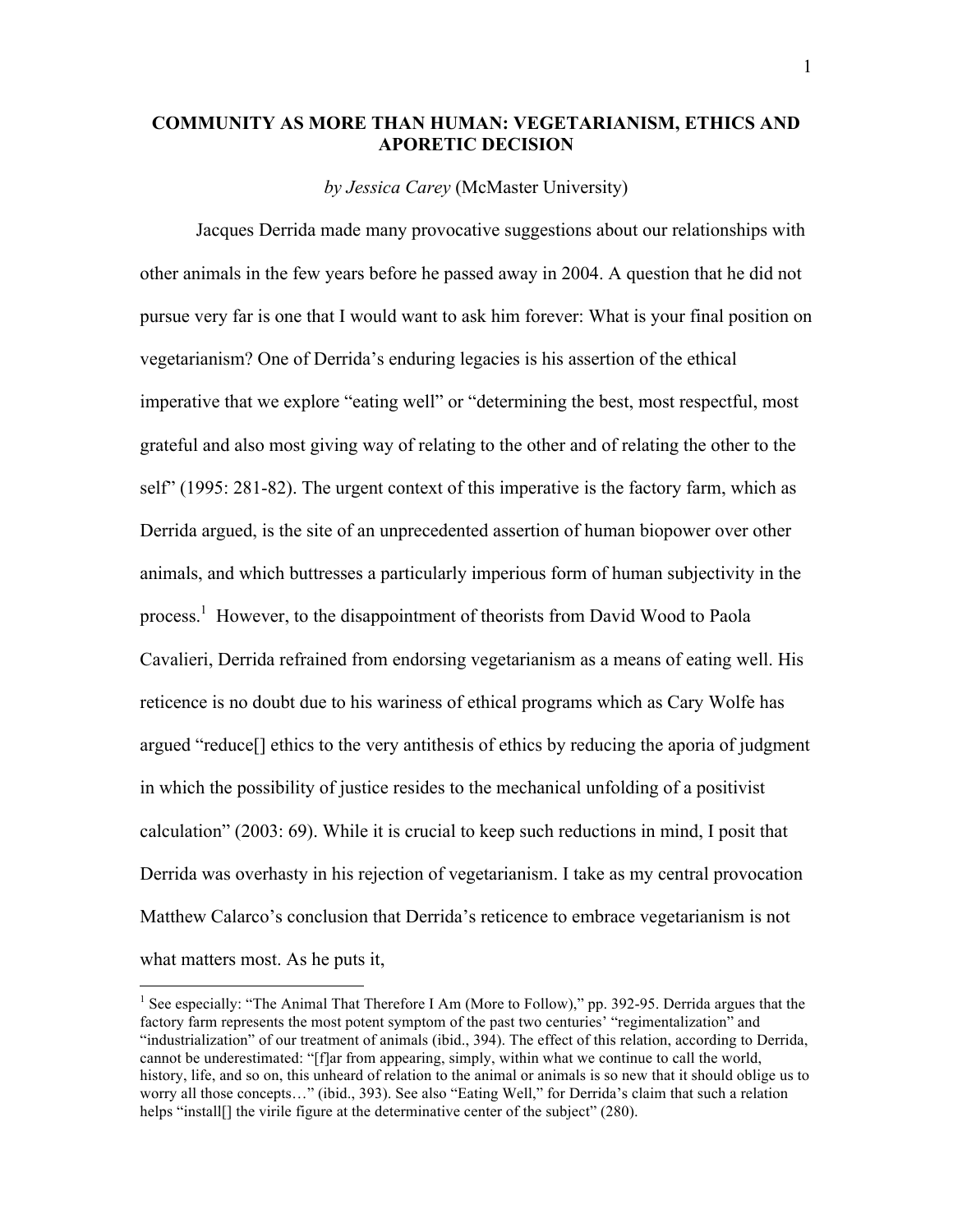Derrida is not our pastor or physician, he should not serve as our guide to eating well. If Derrida is hesitant to openly declare that, for those who live in contemporary western, urban societies, vegetarianism is generally a more respectful way of relating to animals than meat eating is, then we should proceed without him. (2004: 197)

Instead, Calarco argues for continuing Derrida's work in the mode of countersignature following Derrida according to the spirit of his work and not its letter, which often implies a certain *not*-following. In Calarco's words, to approach Derrida's work in countersignaure is "to think through the *disjunction* of deconstruction and vegetarianism in order to bring deconstructive thinking to bear on the undisclosed anthropocentric and carnophallogocentric limits of the dominant discourses in animal ethics and vegetarianism" (ibid.). $^2$  In other words, if vegetarianism seems too ethically reductive sometimes, there is no need to throw the proverbial baby out with the bathwater, as Derrida perhaps did in this particular instance. I say this is with all due respect of the fact that he so rarely *did* throw the baby out with the bathwater. Instead, maybe we can think vegetarianism *otherwise*, in ways that would *hold* more water—with Derrida, with ourselves and with other people who aim to be as thoughtful as possible about ethics.

Discourses of vegetarianism seem at times caught between two understandings of ethics: the rules-based program, and an aporetic approach. What do we mean by "aporetic," or, to refer back to Wolfe's designation of Derrida's approach to ethics, what do we mean by "the aporia of judgment in which the possibility of justice resides" (2003: 69)? An "aporia" refers to impossible yet necessary work, an ultimately unsolvable problem that we are nevertheless forced to confront and work through. With regard to

<sup>&</sup>lt;sup>2</sup> "Carnophallogocentrism" is Derrida's term for expressing the sense of mastery over the other that forms a constitutive operation of modern subjectivity: "Authority and autonomy…are, through this schema, attributed to the man (homo and vir) rather than to the woman, and to the woman rather than to the animal…The subject does not want just to master and possess nature actively. In our cultures, he accepts sacrifice and eats flesh" ("Eating Well," 280-81).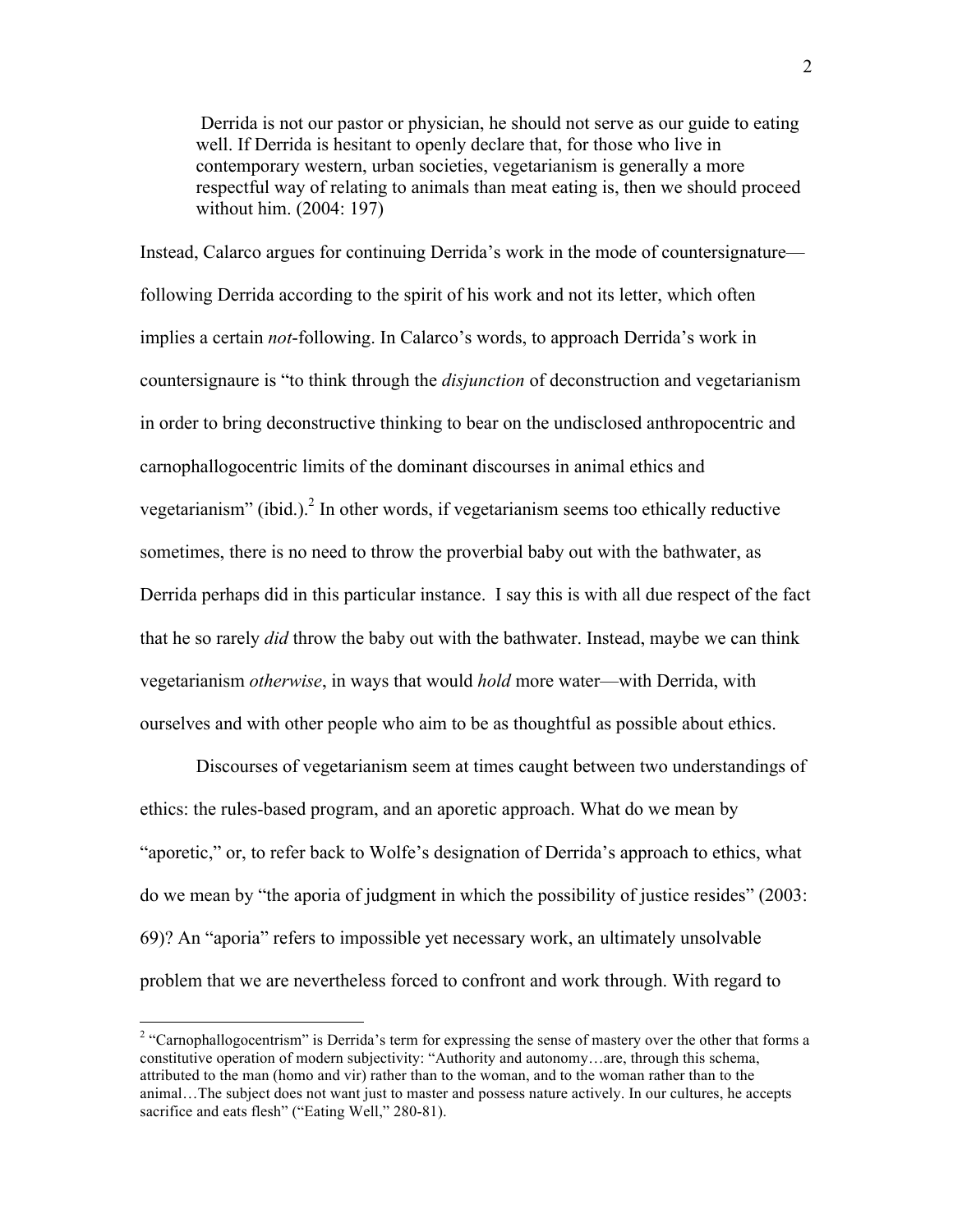how an aporia helps us understand the work of ethics, and thereby justice, I think the clearest rendering is found in Derrida's "On Forgiveness." He explains in this text that if a notion about justice

falls into ruin as soon as it is deprived of its pole of absolute reference, namely its unconditional purity, it remains nonetheless inseparable from what is heterogenous to it, namely the order of conditions, repentance, transformation, as many things as allow it to inscribe itself in history, law, politics, existence itself. (2001: 44)

In other words, ethics is always already a negotiation—a contingent, contaminated negotiation. True ethics, I think Derrida would argue, can never rest in either the realm of ideal rules, or the compromised realm of our efforts to institute those rules, but emerges only in continual—and impossible, yet necessary—effort to bring the two realms into intercourse. Ethics is never done; the aporia propels us forever in our work between ideals of justice and their inherently messy realizations. As Derrida argues in "And Say the Animal Responded?," "casting doubt on responsibility, on decision, on one's own being-ethical, seems to me to be—and is perhaps what should forever remain—the unrescindable essence of ethics: decision and responsibility" (2003: 128).

Other aporetic features of our relationship with other animals make an aporetic approach to animal ethics particularly suitable, as well. Derrida often works with a Levinasian framework that emphasizes how the only hospitality to the other worthy of the name "hospitality," is one that does not presume any knowledge of the other. How could your decision to open your door to a stranger be contingent upon knowing what that stranger will be like? If you are certain of the stranger's attributes, he or she ceases to be a stranger, and you have ceased to be hospitable. This approach to ethics introduces a crucial counterpoint to common renderings of animal ethics that are premised in a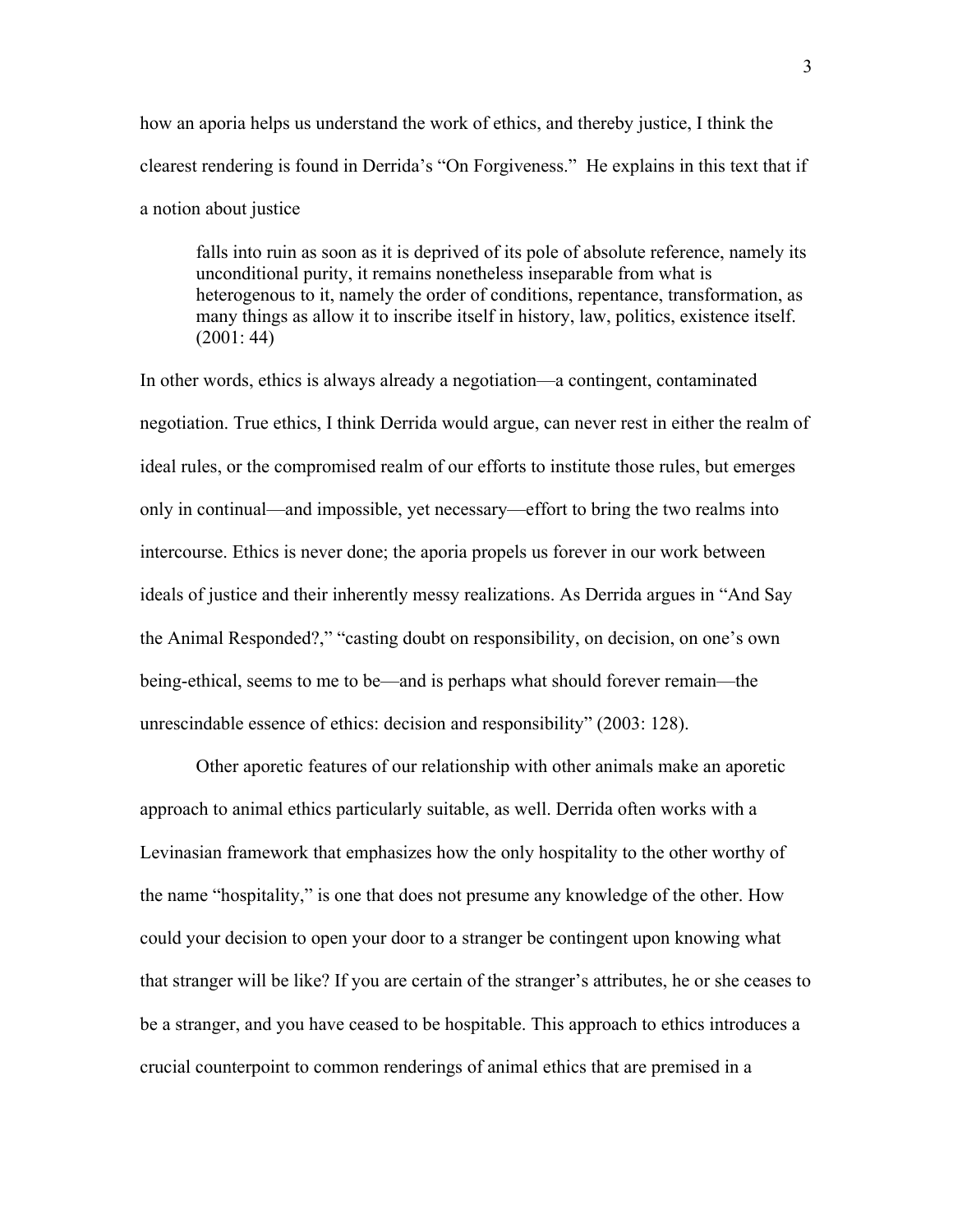recognition of the animal other's level of cognition, for instance, or various other capacities. Derrida—along with so many of his Continental peers, such as Emmanuel Levinas and Jean-Luc Nancy—is so painfully aware of what can happen when someone refuses or fails to recognize similarities in others that he deems any ethics based on recognition as woefully insufficient. This conclusion would seem tailor-made for rethinking animal ethics: our similarities with other animals are, based on my observations, fairly easy to disavow when they are apparent at all. Yet I assert that there is another level of aporetic negotiation going on here as well. We cannot merely rest in our non-knowledge of the animal other: hospitality demands that we open the door to other animals, and this means remaining open to continually negotiating both our knowledge *and* our non-knowledge of the animal. It often seems that a philosophy which privileges non-knowledge too easily slips toward rejecting the possibility that we may obtain *any* knowledge about animals—a tendency we have seen in so many otherwise very thoughtful Continental philosophers, even Derrida. Neither knowledge nor nonknowledge is adequate: we need to continually negotiate between the two in order to be sufficiently ethically responsive to the needs of other animals.

It appears that Derrida's objection to vegetarianism, then, has to do with its seeming elision of the necessity for continual negotiation of responsibility and decision. For him, the narrative of vegetarianism appears to go like this: *We have discerned the truth, that it is wrong to eat animals, and we have set up a program based on that conclusion: just don't eat animals, and you will be ethical*. On this reading of vegetarianism, it makes sense that Derrida would claim that he cannot "believe in absolute 'vegetarianism,' nor in the ethical purity of its intentions" (Derrida and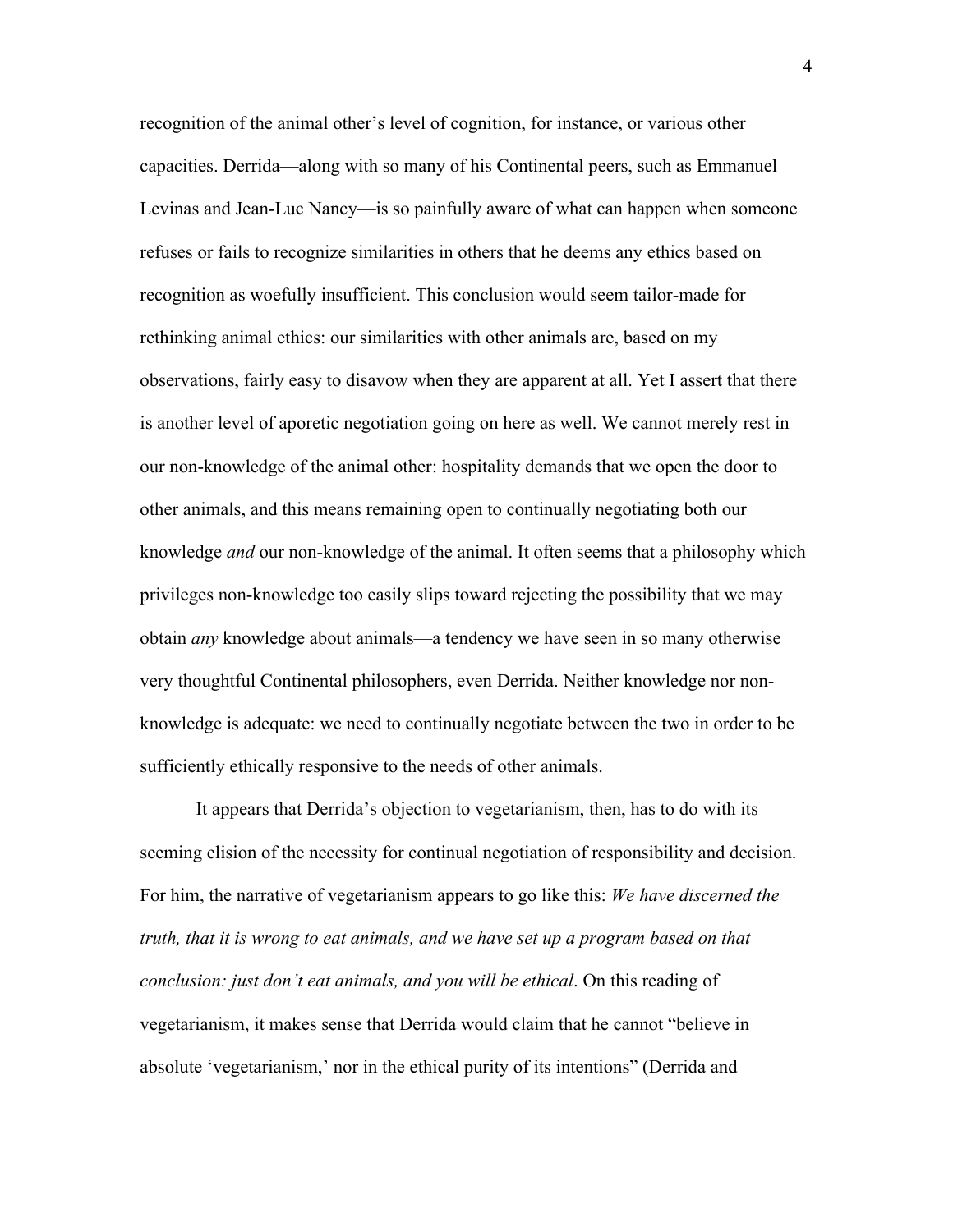Roudinesco 2004: 67). As David Wood argues, "Derrida's ambivalence toward vegetarianism seems to rest on the restricted, cautious assessment of its significance; one which would allow vegetarians to buy good conscience on the cheap" (1999: 32). Moreover, for Derrida, vegetarianism seems to foreclose the dynamic of uncertainty so crucial to deconstruction in practical terms, in that it irrevocably rests at the calculation wing of the justice aporia. It not only represents an attempt to "change things in the no doubt rather naïve [*sic*] sense of calculated, deliberate and strategically controlled intervention" (2002: 236), but in doing so it falls out of the realm of responsible, continual, contingent decision altogether, and into a mere act of following a rule or program (ibid., 251).

Worse, it seems Derrida is concerned that the righteousness exhibited by some vegetarians amounts to an appropriation of a similar kind of imperious sovereign human subjectivity to that which emerges on the factory farm. His well-known notorious imperative in "Eating Well" that we "sacrifice sacrifice" applies, he argues, both to classic carnophallogocentric meat eating subjects and to vegetarians. He argues in "Eating Well" that human meat eaters appropriate a certain form of mastery for themselves, thereby gaining a kind of subjectival purity, through their sacrifice elimination, killing—of the animal other. He then asserts that "vegetarians, too, partake of animals, even of men" (Derrida 1995: 282). While this might seem a somewhat cryptic ascription to vegetarians—and one in which David Wood discerns an inappropriate conflation of symbolic and material sacrifice—I can see Derrida's concern. I feel troubled, too, when I see a t-shirt that reads "I think, therefore I am a vegetarian." Are we not perhaps setting up a dynamic wherein the vegetarian subject appropriates an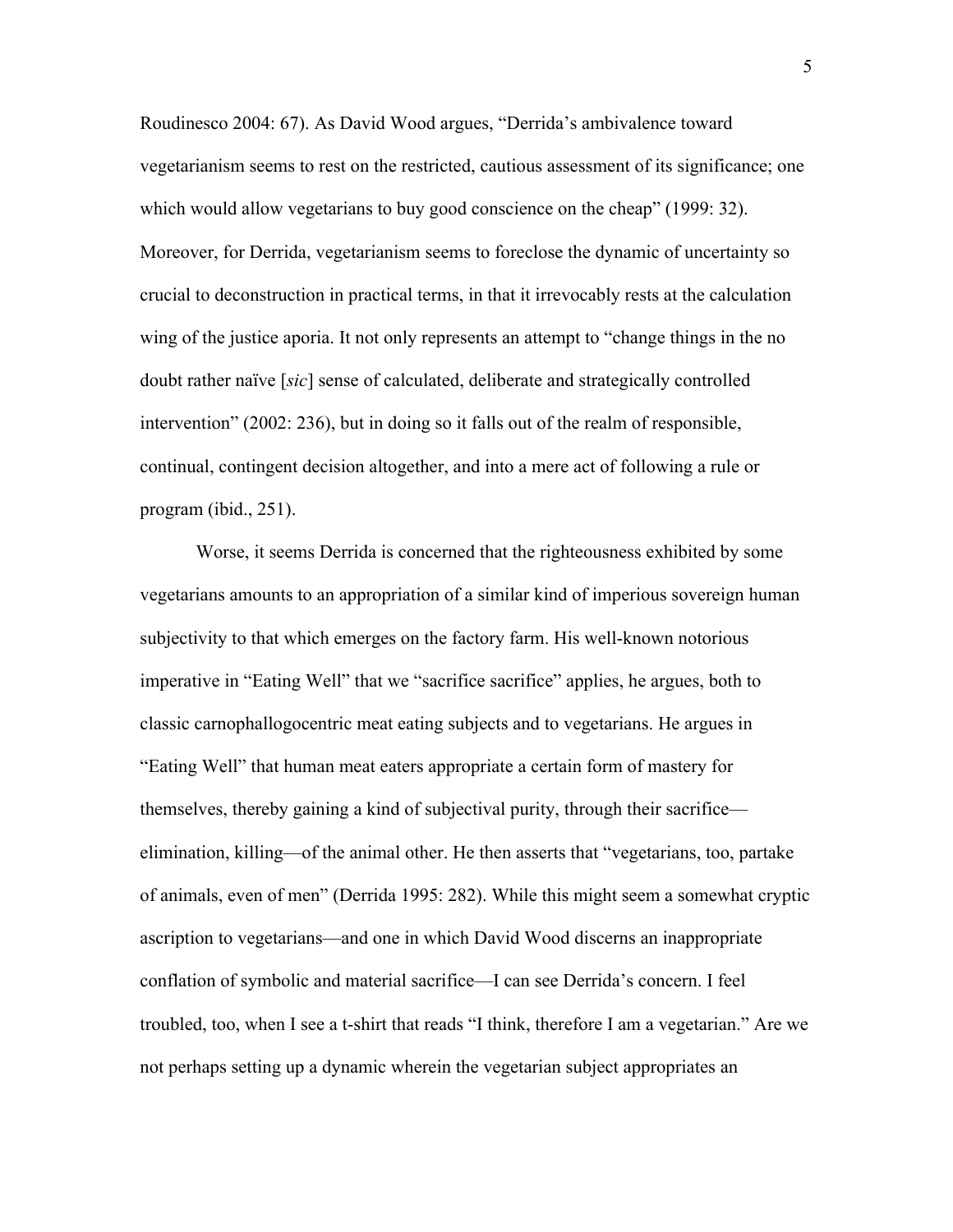analogous purity for itself through its apparent mastery over the urge to participate in interspecies violence? — In other words, at times, it seems that the vegetarian can gain a sense of sovereign mastery through a claim to have "sacrificed" his or her complicity with violence, much as the meat-eating subject claims to have purged the self of his or her animality through sacrificing the animal. Derrida is rightfully worried, in my view, about a seemingly revolutionary ethics which instead "reproduce the philosophical and juridical machine thanks to which the exploitation of animal material for food, work, experimentation, etc., has been practiced" (Derrida and Roudinesco 2004: 65).

With this caveat in mind, perhaps we can better understand why Derrida might be skeptical about vegetarianism. But these problems do not exhaust the potential of the ethical practice of vegetarianism, a potential which, as I have already noted, exists within Derrida's own orientation to ethics. To be sure, these problems do not characterize all extant practical forms of vegetarianism, either. Some recent Derridean criticism develops these threads of alternative possibilities. In *Zoographies*, Matthew Calarco asserts that any critically invigorated understanding of ethical vegetarianism must acknowledge that "no matter how rigorous one's vegetarianism might be, there is simply no way to nourish oneself in advanced, industrial countries that does not involve harm to animal life (and human life as well) in direct and indirect forms" (2004: 134). In other words, vegetarianism does not have the right to claim that it has sacrificed and thus cleansed itself of complicity with violence. It shall have to be defined in a different way. In *This Is Not Sufficient*, Leonard Lawlor suggests that the continual negotiation of our ethical responsibility to other animals is constituted in naming them "properly." As he explains, "[u]nconditionally, we must name properly each and every one of them, and to name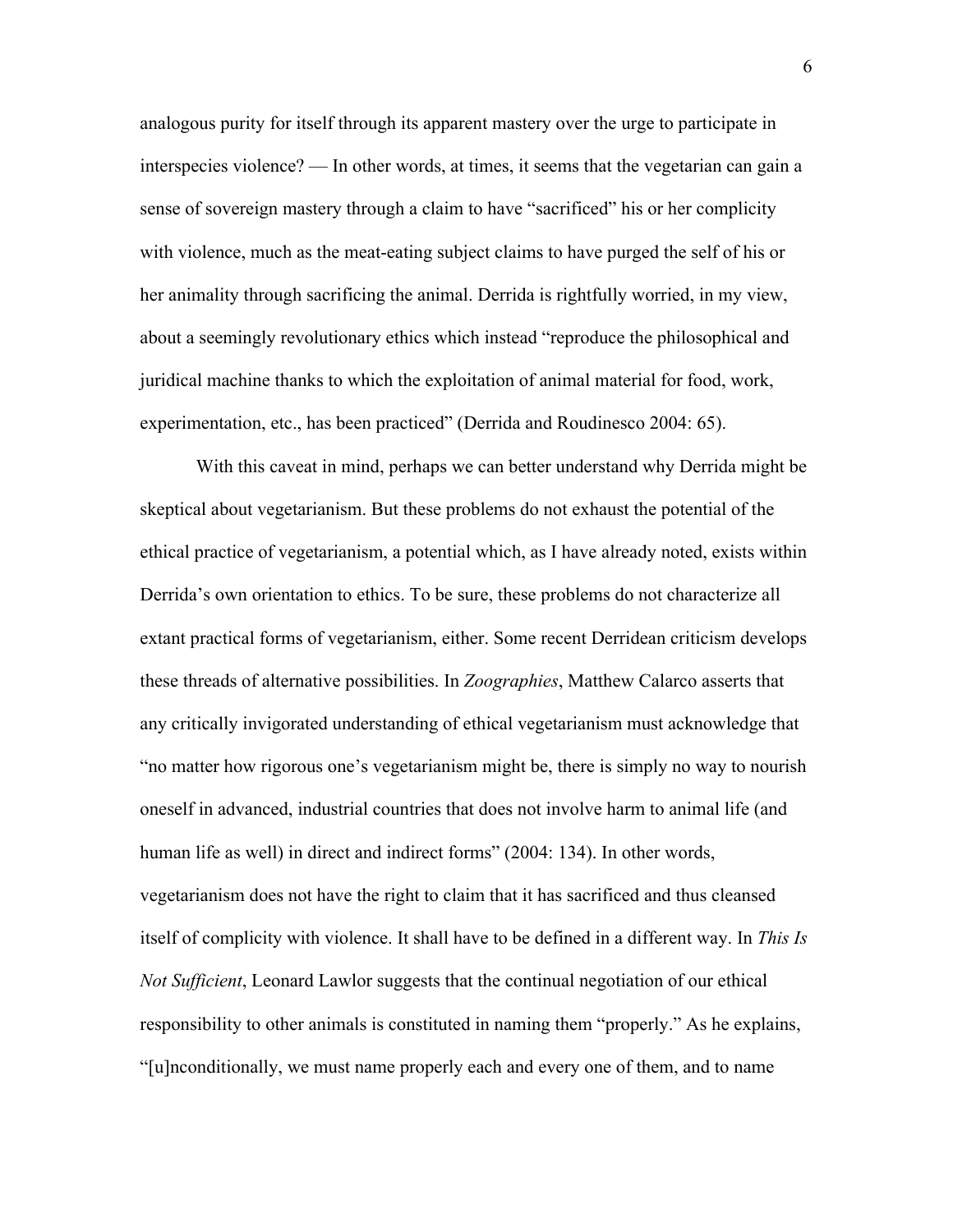them properly we must call them as they call themselves. This proper nomination is the only way for us to change our relation to them into one of friendship" (2007: 104). Significant here, among many things, is the emphasis upon the contingencies that attend every encounter with every different animal. Again, a monolithic rules-based ethics that applies the same way in every encounter will be insufficient in this account. What results from this continuous naming process for Lawlor is, as we have been aiming for, a new vision of eating well: "Here, through the specific internalization of the name (and not the flesh of animals), we are able . . . to advocate a kind of vegetarianism that is compatible with a minimal carnivorism, but what I am really advocating is a kind of asceticism" (ibid., 105). Lawlor's argument is complex, and it takes reading the whole book to grasp it fully, but the asceticism he is referring to is that in which one limits one's imposition of oneself on the other as much as possible—as one might expect in a properly hospitable encounter. Moreover, while his emphasis upon naming the other in order to internalize the name might seem to reiterate Derrida's point that vegetarians practice a symbolic sacrifice, I think that Lawlor is advocating something other than a form of vegetarian subjectival mastery. Indeed, he suggests that by "[l]etting them in, we are contaminated by them" (105). Thus, "naming" is an almost ironic instance of catechresis, or purposeful misnaming in order to rupture a process into new meaning: far from proving mastery as it so often implies, the process of naming for Lawlor is a function of shared vulnerability and mutual contamination ("contamination" constituting a similar kind of catechresis, I think). It is, as it were, as if we are stuck down in the trenches *with* the animals, forging and fumbling towards a vegetarian practice together. Certainly, here we are still coimplicated in violence: as Calarco notes, "*any* act of identification, naming, or relation is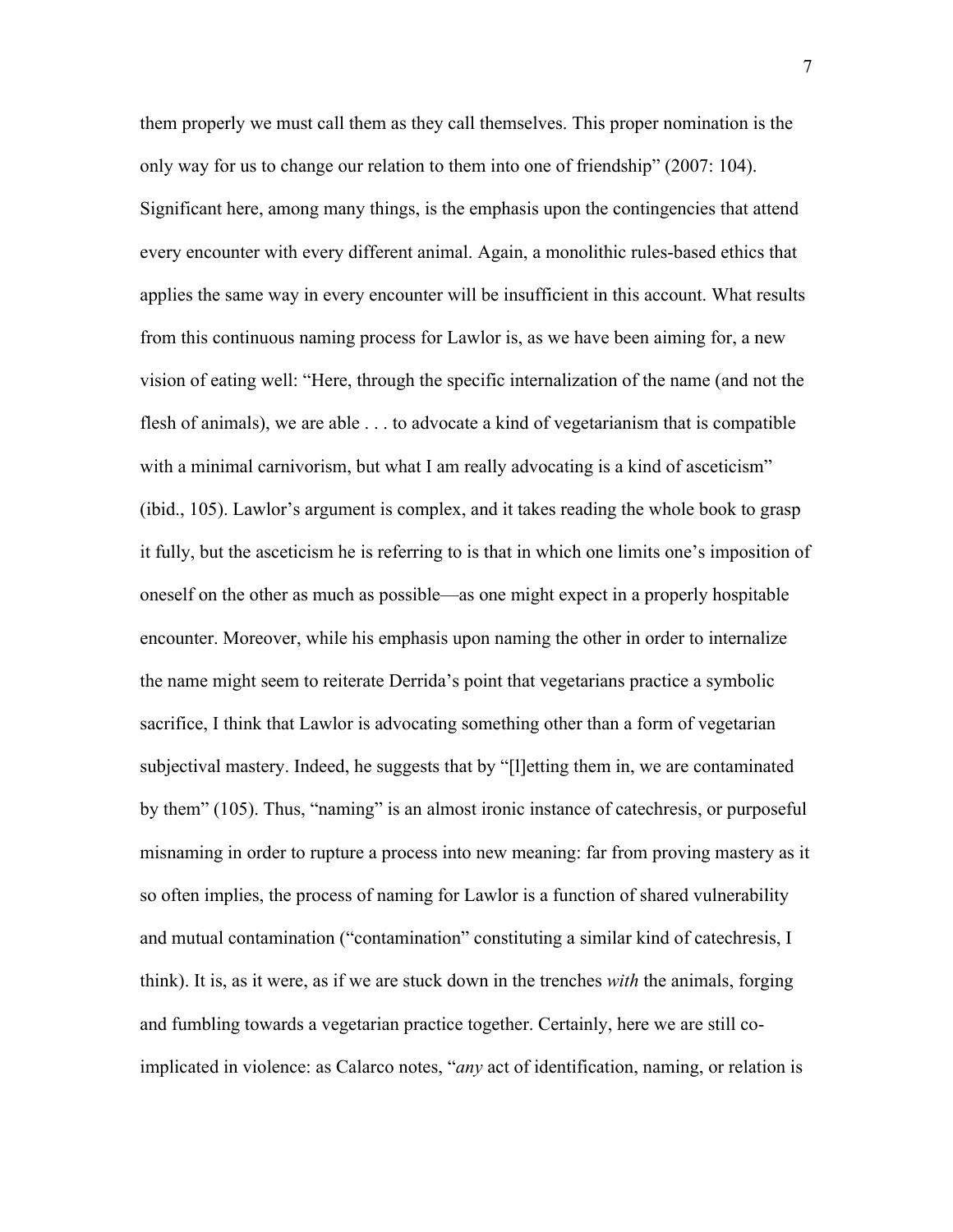a betrayal of and a violence toward the Other" (2008: 136). Therefore, Calarco argues that it will be necessary to articulate "an animal ethics that is impassioned by an ideal of maximum respect for animals and that structurally disallows complacency or good conscience of any sort" (*ibid.*).

So, what would this kind of vegetarianism look like in practical terms? I would like to propose that there is a potentially significant difference between a certain understanding of "vegetarianism," (the refusal to eat meat) and a certain articulation of veganism (the effort to abstain as much as possible from the use or ingestion of any animal products). I would suggest that the former practice, the refusal to eat meat—what I am calling for my purposes here "vegetarianism"—most often roughly aligns itself with a program-oriented ethics. From the conclusion that eating animal flesh is wrong, for whatever reason, a practice emerges that describes itself in the mode of a rule: I will exclude meat from my diet. I am not, perhaps, as allergic as Derrida is to the notion of living life according to certain rules that I have considered, decided upon, and more or less abided by. And I don't think this kind of vegetarianism is inherently bad. But I do agree with him that there are very real ethical dangers in adhering too strongly to rulesbased ethics. Apart from all of the dangers I outlined along with Derrida in the first few pages of this paper, it is also important to think of the relativist implications such a practice might carry in the eyes of non-vegetarians. Reducing ethics to the "personal rules" of the idealized individual elides the imperative to find new ways to envision an ethical community which directly acknowledges our mutual vulnerability and mortality. Along these lines, I am thinking of Stanley Cavell, who posited recently that his ambivalent aversion to vegetarianism might stem from unsettling memories of his rabbi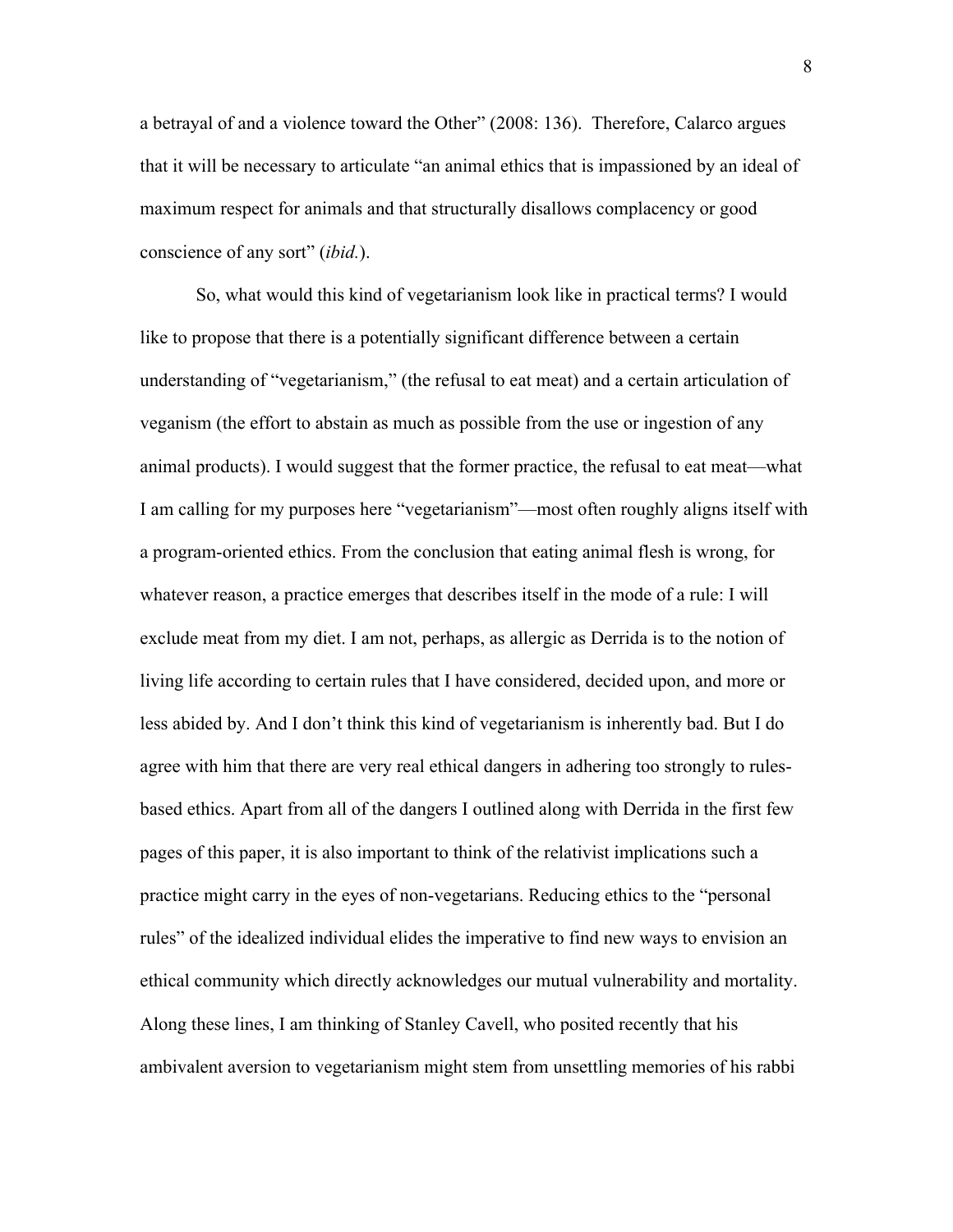accompanying a professed acceptance of other people's pork-eating with a conspiratorial shudder, prompting a conspiratorial laugh from his students. Cavell writes, "Both the smile and the laugh had a bad effect on me. Is absolute obedience to a mark of difference, merely *as* difference, a serious business or is it not?" (2008: 123). What we clearly need is an articulation of vegetarianism that is not about another mark of difference for the human subject, but that is instead more resolutely about continually striving to realize a form of justice in the human-animal relationship. Veganism might seem, to some, to be an unlikely candidate for such a project: many people, even vegans themselves, often interpret veganism as simply a more extreme program with more rules. Yet I suggest that its definition—abstaining as much as possible from the use or ingestion of any animal products—is perhaps inherently closer to an aporetic rendering of ethics. At least, we might begin articulating it that way. As I have already cited in Calarco's work, a refigured vegetarian practice will have to acknowledge the patent impossibility of completely purging ourselves of complicity with violence. Despite the Herculean efforts of some vegans, vegan practice inherently has an asymptotic relation to its ideal: that is, by definition it demands—makes necessary—a continual material and earthly *striving* for an ideal of justice that it will never fully meet. In short, there is more potential in the practice of veganism for a continued negotiation of justice, spurred by aporetic tension, than I think we have yet recognized or theorized.

In animal studies we continue to strive to make more palpable the potential for an ethical engagement with other animals. Perhaps a certain rendering of vegan practice might allow us to enact the respectful mix of distance and intimacy that makes ethical community across our many borders more possible.